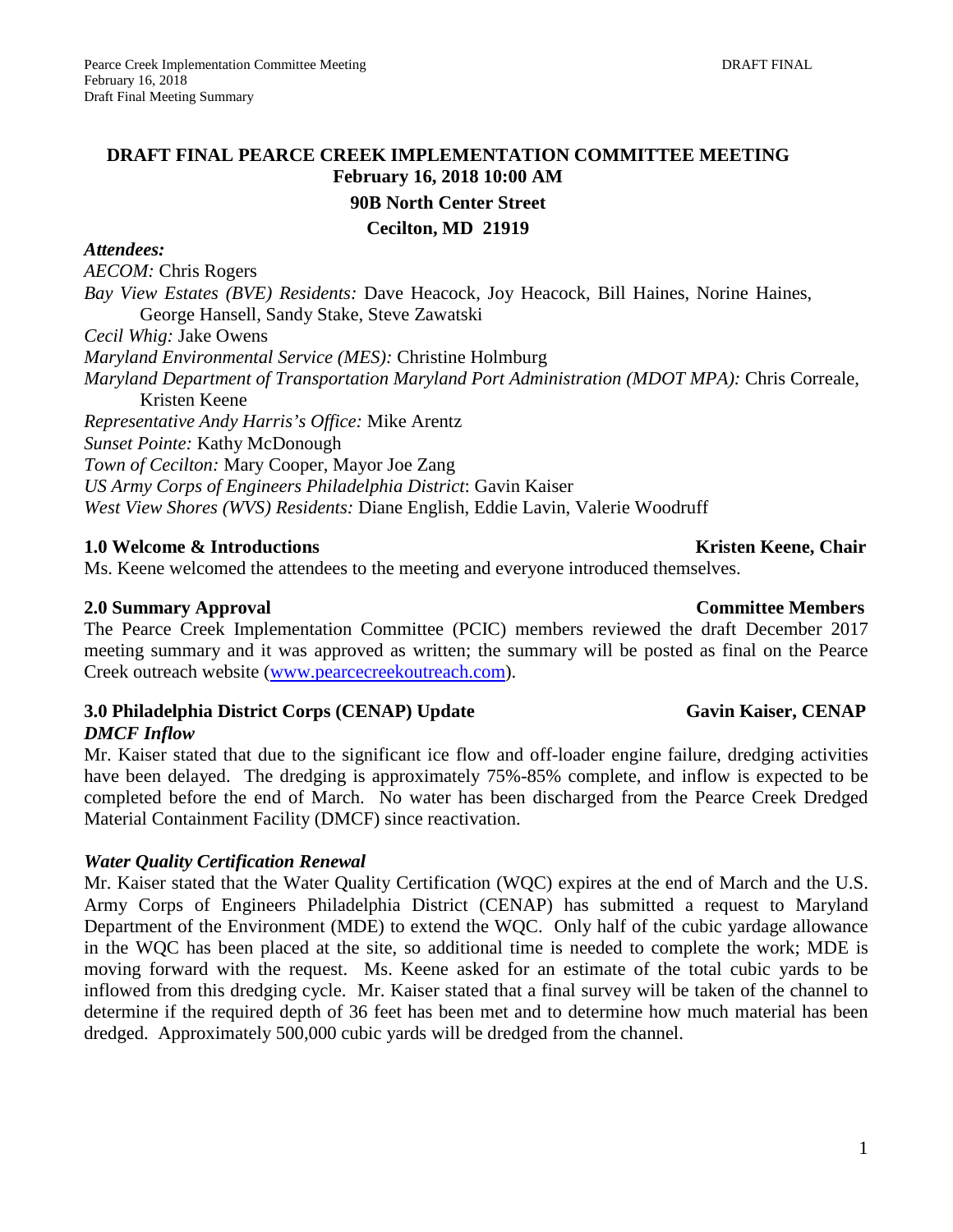#### **4.0 Drinking Water Line Planning Progress Chris Rogers, AECOM**

#### *Water System Construction Updates*

Mr. Rogers stated that the Transmission Main and Distribution System projects are in the process of officially closing; both projects have entered into the warranty period. There are portions of the road in Bay View Estates (BVE) that have deteriorated and will be addressed via road restoration, which is included in the project warranty. Road restoration of these portions may require undercutting to replace the subgrade.

#### *Status of In-home Connections*

Mr. Rogers stated that currently 197 exterior installations and 152 interior connections have been completed. The contractor is currently behind schedule for well abandonment, but there have been 58 well abandonments completed. Exterior installations have begun in Sunset Pointe. AECOM will be in contact with residents to schedule internal connections, and as a reminder, someone must be home for the contractor to complete interior work. Flushing of the waterline continues in order to maintain water quality.

Ms. English asked if abandonment of wells included filling them with concrete. Mr. Rogers replied yes, and that filling the wells with concrete is a Cecil County Health Department requirement. Mr. Hansell asked for details regarding seasonal flushing. Mr. Rogers stated that currently, more flushing is required since not everyone is connected to the waterline. In the future the operator for the Town of Cecilton will be monitoring the chlorine residual and will set up a flushing protocol. Mr. Zawatski stated that the well pump was removed from his well, but the pipe remained. Mr. Rogers stated that the casing will be removed below grade, filled with concrete, and then re-graded and stabilized.

#### *Water System Tour*

Ms. Cooper stated that two responses were received showing interest in touring the Town of Cecilton water treatment facility. The plan is to schedule the tour sometime in May, at two separate times, once in the morning and once in the evening to accommodate different schedules. The date is still to be determined, and information will be provided to residents once the details have been finalized.

#### **5.0** MPA Updates Kristen Keene, MPA

#### *Exterior Monitoring Update Karin Olsen, Anchor QEA*

Ms. Olsen reviewed the results of the spring exterior monitoring sampling, which was conducted in May 2017. Ms. Olsen stated that the sampling data is consistent with what has been seen in the past monitoring events. Sampling has occurred in the Pearce Creek Lake and Elk River since fall 2015. These sampling events have established the baseline environmental conditions surrounding the DMCF prior to the site receiving inflow and discharging water. Ms. Olsen noted that there is an expected difference in benthic (i.e. bottom-dwelling organisms) community characterization between the spring and the fall, due to seasonal change. Ms. Olsen reviewed the monitoring program, which includes surface water quality, sediment chemistry, sediment bioassays, and benthic community identification. There are seven monitoring locations in Pearce Creek Lake, which were selected based on the DMCF discharge location and includes a reference site located outside of any influence from the DMCF. In the Elk River, there are two set locations, one nearshore and one reference site located farther out in the channel.

# **Mayor Zang, Town of Cecilton**

## 2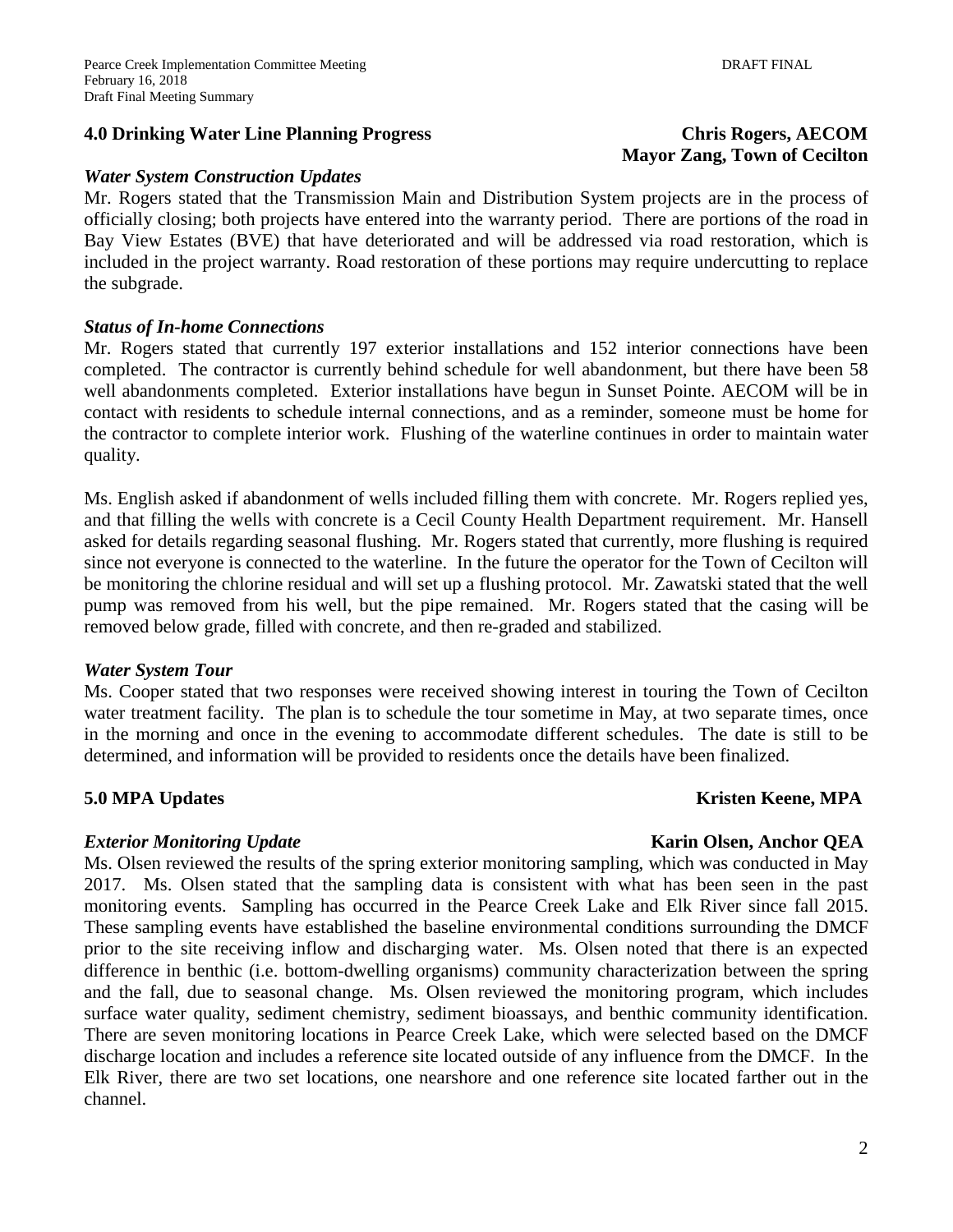Regarding the surface water results, turbidity was highly variable within Pearce Creek Lake due to possible factors including bank erosion, algae, storm events, etc. Sampling locations PCL-01 and PCL-05 had elevated turbidity levels, most likely from bank erosion, when compared to the reference location. For the chemical testing, metal and nutrient concentrations were low, which is consistent with past results.

Regarding the sediment results, metal concentrations and sediment type were determined. The majority of the lake sediment is silts and clays, which are fine-grained material, and is expected for this type of system. The Elk River sediment was sandy with shells, which is also consistent with the sediment type observed in the past. Freshwater screening criteria were compared to the sample results. The screening criteria have been determined by a consensus among the scientific community to determine the effects of a constituent on an organism. There are two values that are identified for each constituent: the Threshold Effect Concentration (TEC) and the Probable Effect Concentration (PEC). Any concentration below the TEC indicates no effect on aquatic organisms. If results are above the PEC, there is likely to be an effect on an organism, but it does not mean mortality. If the concentration is between the TEC and PEC, the constituent is at a level that has the potential for affecting the organism. The metal concentrations in the sediment samples during this spring sampling event were consistent with past results, and overall, the concentrations were below the screening criteria values. At the Pearce Creek Lake monitoring locations there were five metal results that were between the TEC and PEC. Nickel exceeded the PEC, but that is consistent with results from throughout the Upper Chesapeake Bay region. For the Pearce Creek Lake reference site, there were three metals between the TEC and PEC and nickel exceeded the PEC. The Elk River nearshore location, which is composed of mostly sand, had no metal results that exceeded the TEC. The Elk River reference site had six metals that were between the TEC and PEC and two metals (nickel and zinc) that exceeded the PEC.

Bioassays are used to test the toxicity of the sediment samples on a freshwater amphipod. The survival for the amphipods was high in Pearce Creek Lake and Elk River sediment samples, which was consistent with the three previous baseline sampling results. The benthic community showed variability and abundance; however a consistent seasonal change was not observed, which is usually indicated by large changes in population levels. Mr. Hansell asked how long it took to collect the samples. Ms. Olsen replied that it usually takes about five days. Mr. Hansell asked if weather is noted during the sampling activities. Ms. Olsen replied yes, as that can have an effect on the system, such as for the spring 2016 sampling when there was a lot of rain the two weeks prior to sampling, which increased the freshwater inflow to the watershed. No changes were observed in the lake, but changes in turbidity and salinity were observed in the Elk River during spring 2016, which can impact the benthic community. Anchor QEA also looks at long-term weather that may impact the data. Mr. Hansell asked if there was any chance of high water backflow at the Elk River weir. Ms. Olsen noted there is a significant drop in elevation between the Pearce Creek Lake and the Elk River.

Regarding the Elk River beach sampling, Ms. Olsen mentioned that this was the third event and the two locations have the same sampling parameters as the exterior monitoring sampling. A sampling regime was enacted for the two nearshore beach locations at the request of the residents to determine if there would be any other impacts from the DMCF. At these two locations there is low salinity and low turbidity, and the locations are considered freshwater. The sediment is sandy with some shell, and there were no water quality criteria exceedances; the nutrients were variable and the metal concentrations